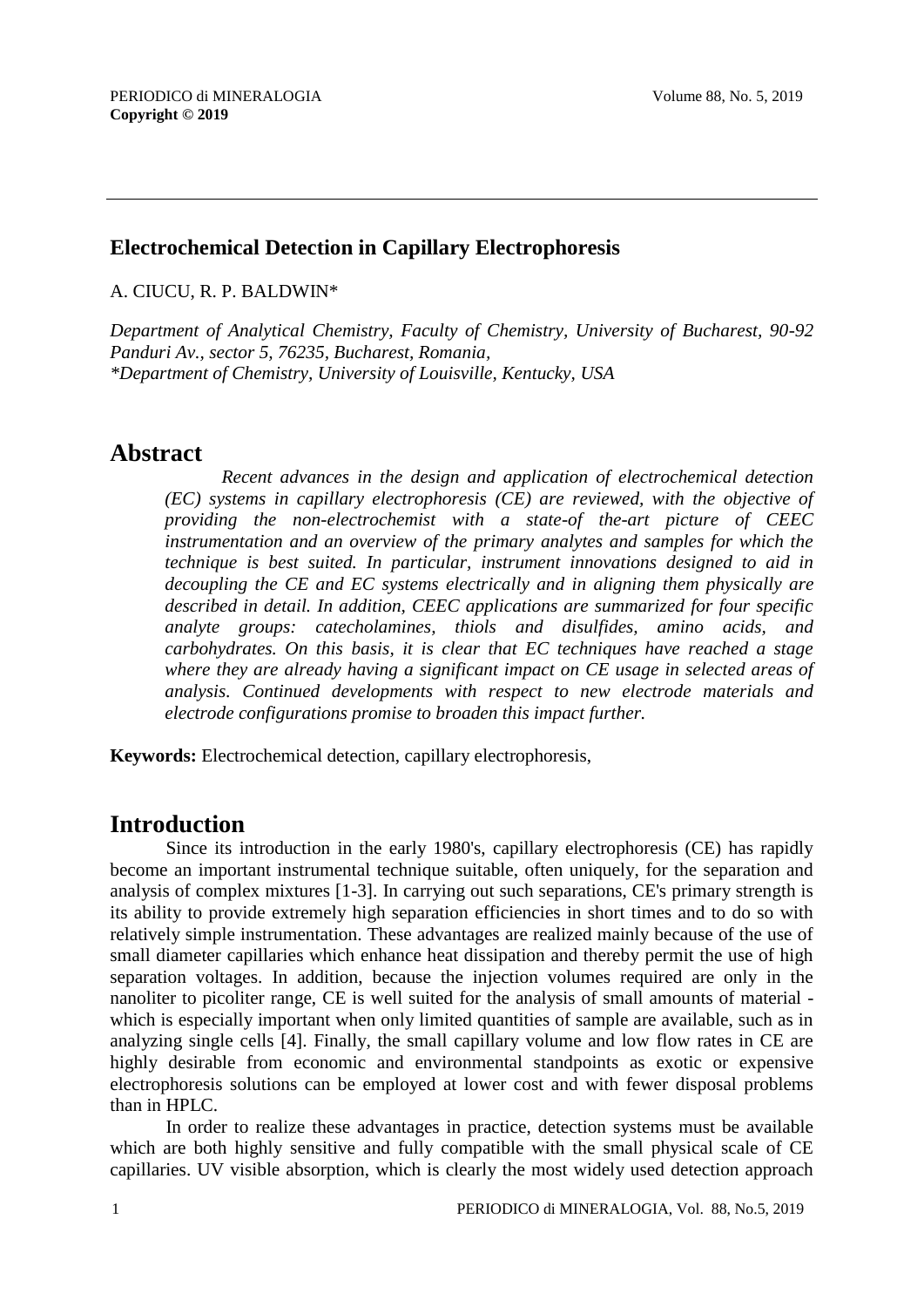in HPLC and would have many attractive features for CE, is restricted in its sensitivity in CE by the short optical pathlengths afforded by the small inside diameters (ID) of the capillaries. Additionally, many interesting analytes do not absorb strongly or at long enough wavelengths and therefore are good candidates for UV-visible detection only after derivatization. Laserinduced fluorescence is currently the CE detection method of choice because of its higher sensitivity but is limited in its applicability to only those analytes possessing strongly fluorescing functionalities. Of course, nonfluorescing compounds may be derivatized with active fluorophores, but such procedures add complexity to the CE analysis and compromise the small-volume capabilities of the technique. Powerful mass spectrometric methods, usually making use of electrospray ionization, have recently begun to be developed for CE detection and undoubtedly will have a significant impact in the future.

Over the past 25 years, electrochemical detection (EC) methods have been developed extensively for use in HPLC and have become well accepted for their ability to provide sensitivity at the pmol level for analytes that are easily oxidized or reduced and selectivity often complementary to that obtained with optically based techniques. However, EC detection was first applied to CE (thus the term CEEC) only in 1987 by Ewing's group [5,6] who began to investigate CEEC for the determination of catecholamine neurotransmitters in individual cells. In view of the fact that these compounds are the prototypical analytes in liquid chromatography with electrochemical detection (LCEC), it was not surprising that they should be the initial focus of CEEC efforts. Subsequently, dozens of papers have appeared both on instrumental developments in CEEC and on a wide range of CEEC applications [7-9]. First and foremost, these studies have served to confirm that the sensitivity and selectivity characteristics long known for EC detection in HPLC are largely transferable into the CE domain. However, it turns out that, in several respects, EC techniques are even better suited for CE than for HPLC. For example, the small scale inherent to CE presents no fundamental problem for EC, as it is relatively straightforward to construct microelectrodes possessing essentially the same  $5-100 \mu m$  dimensions as CE capillaries. Furthermore, unlike optical detection methods, the performance of EC systems is not compromised by miniaturization as the small currents associated with the microelectrodes used are easily and accurately measured and noise generated at the electrode surface actually decreases with electrode area as fast or faster than does the signal. Finally, EC instrumentation is, as always, relatively inexpensive - especially compared to laser-based fluorescence or mass spectroscopy systems.

Despite these attractions, there are several unique concerns about EC detection that has prevented this approach from becoming a "mainstream" technique widely embraced by electrochemists and non-electrochemists alike. First, there is the question of how the small EC detection potentials and currents are influenced by, and can be shielded or "decoupled" from, the much larger CE voltage and current. Second, the issue of capillary/electrode alignment must be addressed in a manner that provides acceptable analytical performance to be achieved without making the CEEC experiment an unduly complex or burdensome operation to perform. The problem here is that the microelectrode must be placed very close to the capillary opening to ensure maximum interaction with the analyte species and maximum sensitivity. Furthermore, this alignment must be able to be maintained over the course of several experiments and to be reproduced on a daily basis if CEEC is to provide useful and attractive quantitative analysis capabilities. Finally, a critical mass of analytically significant applications must be developed for CEEC. This will require that CEEC-compatible electrodes can be constructed from a variety of different materials in addition to the electrochemist's conventional choice of carbon. This includes noble and transition metal electrodes that often respond to a wider range of analytes than carbon as well as chemically modified electrodes (CMEs) which can be designed to target specific analyte compounds or families.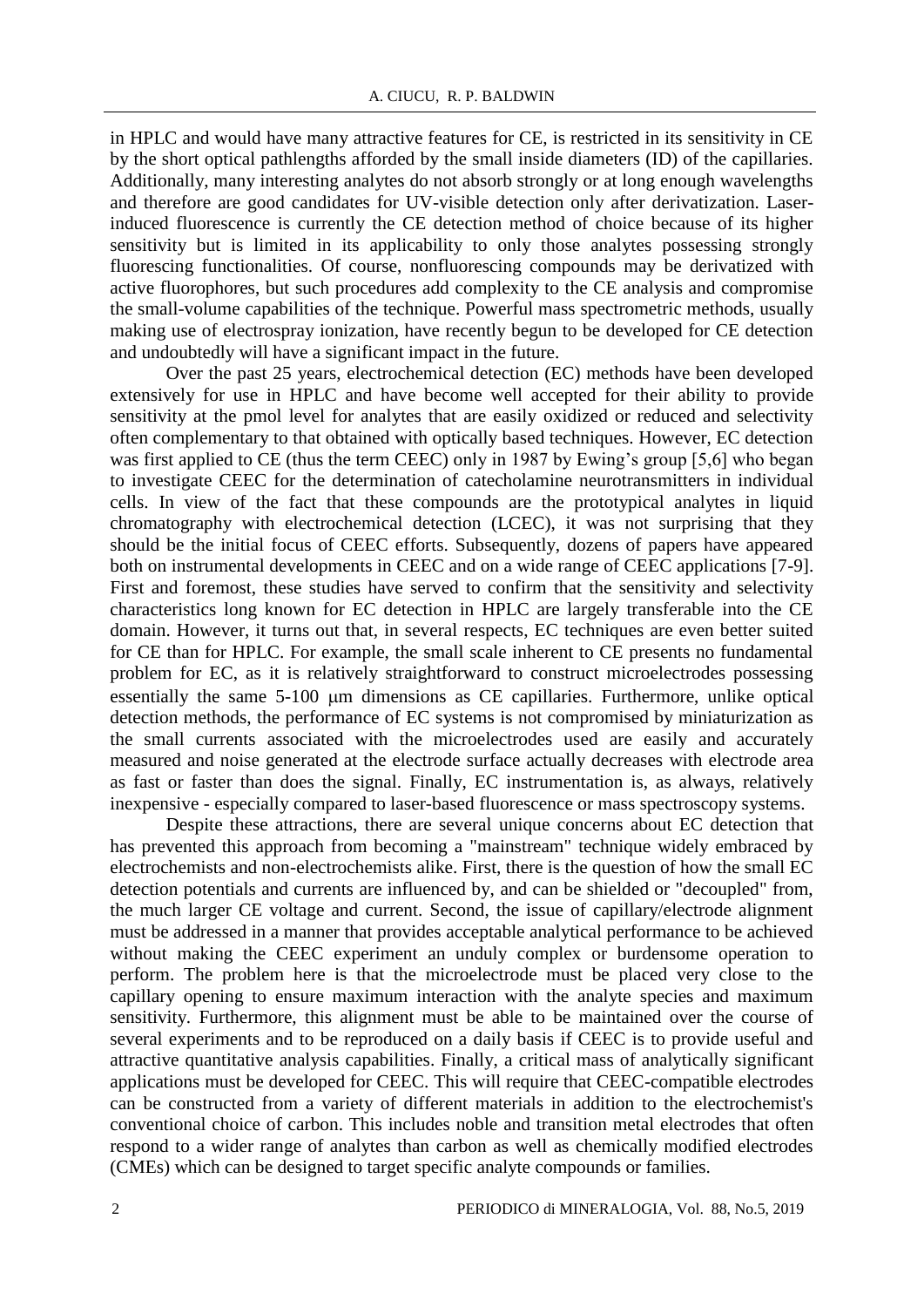In most of the CEEC work reported to date, the EC detection has been carried out amperometrically - i.e., by controlling the potential applied to the sensing or working electrode and measuring the faradaic current flowing as a result of analyte oxidation or reduction at this potential. In these experiments, the applied potential is usually held at a constant value throughout the CE experiment; but in specific instances, it can either be scanned continuously over a defined potential window (voltammetric detection) or jumped discontinuously from one potential to another (pulsed amperometric detection). In addition to amperometry, there are also EC detection modes based on potentiometric [10] or conductimetric [11] measurement principles. These detection modes will not be considered here. Rather, we will review recent progress that has been made in amperometric EC detection in each of the three focus areas mentioned above: methods for decoupling CE voltage and current from the EC detection system, capillary/electrode alignment methods, and CEEC electrodes and applications. In addition, we will also briefly comment on a few new and exciting directions that CEEC research is taking. These include the use of new electrode materials, the development of dual electrode systems, and the development of miniaturized CEEC systems.

# **CEEC instrumentation**

In general, EC detection imposes few special restrictions on the design and construction of the CE instrument. The typical CEEC layout, shown in **(Figure 1)**, consists of three principal components: the high voltage CE power supply, the capillary itself, and the EC detection unit, which includes both the sensing electrodes and the associated electronics for potential control and current measurement. Except for the electrodes and the elements introduced for their decoupling and alignment, none of the equipment is different from that used in other CE and EC instrumentation. The EC electronics is simply a potentiostat similar to those developed earlier for use in HPLC and available commercially from a number of vendors. Of course, because of the small size of the working electrodes employed in CEEC, the potentiostat must be able to measure currents in the 10-100 pA range - which is somewhat smaller than what is encountered in analogous HPLC experiments.



**Figure 1.** CEEC systems: (A) end-column configuration. (B) off column configuration. (1) High voltage power supply, (2) buffer reservoir, (3) fused silica capillary, (4) potentiostat, (5) cell for end-column electrochemical detection (includes CE cathode. capillary outlet, and working, reference, and auxiliary electrodes), (6) CE anode reservoir for decoupled system (includes CE cathode, separation capillary outlet, and detection capillary inlet), and (7) cell for decoupled electrochemical detection (includes detection capillary outlet and working, reference, and auxiliary electrodes).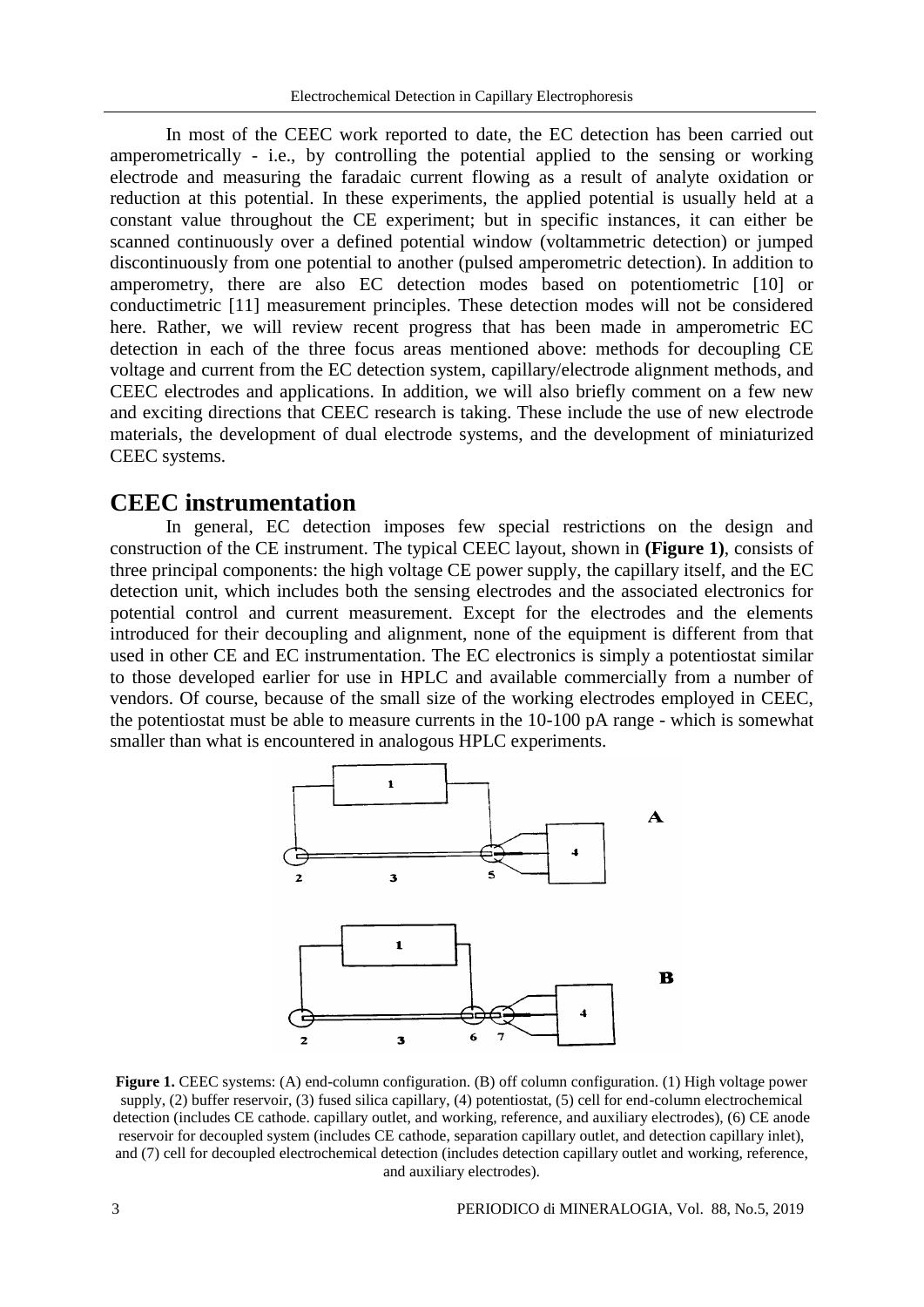The two instrument design elements that are unique to CEEC are those involving capillary/electrode decoupling and alignment. As both of these represent active research areas critical to the development of CEEC, each will be considered in detail below. Before beginning this discussion, it is advisable to define clearly the nomenclature that has evolved to describe the various CEEC detector configurations and, especially, the formats employed for decoupling and alignment purposes. The terminology recently suggested by Zhong and Lunte [12] is consistent with past practices and seems to be the most attractive for this purpose. In this system, the terms "end-column" and "of-column" are used to specify the respective absence and presence of a decoupler. At the same time, a second term - e.g., "oncapillary", "in-capillary", "wall jet", etc. - must be included in order to specify the placement of the electrode vis-a-vis the capillary outlet.

# **Capillary /electrode decoupling**

Successful CEEC requires the accurate maintenance of EC potentials on the order of 1 V or less at sensing electrodes placed in CE fields of 5-30 kV and the recording of EC currents typically pA in magnitude in the presence of pA-level background CE currents. In some cases, it is possible to accomplish this acceptably without specific decoupling measures by simply placing the CE electrodes in solution near the end of the capillary (i.e., end-column format) as illustrated in (Figure lA). Many circumstances require the incorporation of active decoupling measures to isolate the CE and EC functions electrically as in (Figure 1B). In the various forms that these off-column configurations can take, the EC electrodes are still located at the physical end of the capillary; but the CE voltage and current are actually applied before the capillary exit. Some of the most useful of these systems are shown in (**Figure 2**).



**Figure 2**. CE decoupling methods: (A) end-column (no decoupling), (B) covered fracture (porous glass, Nafion tubing, Nafion film, etc.), (C) cast Nafion end-column decoupler, and (D) long cast cellulose acetate or Nafion decoupler. The shaded areas represent the actual decoupling elements.

# *Off-column detection (detection using capillary fractures)*

Most CEEC applications reported to date have utilized an off- column detector design. In most cases, the decoupling of the CE and EC systems is accomplished by creating a small opening or fracture in the capillary wall ca. 1 cm before the exit end as shown in Fig. 2B. This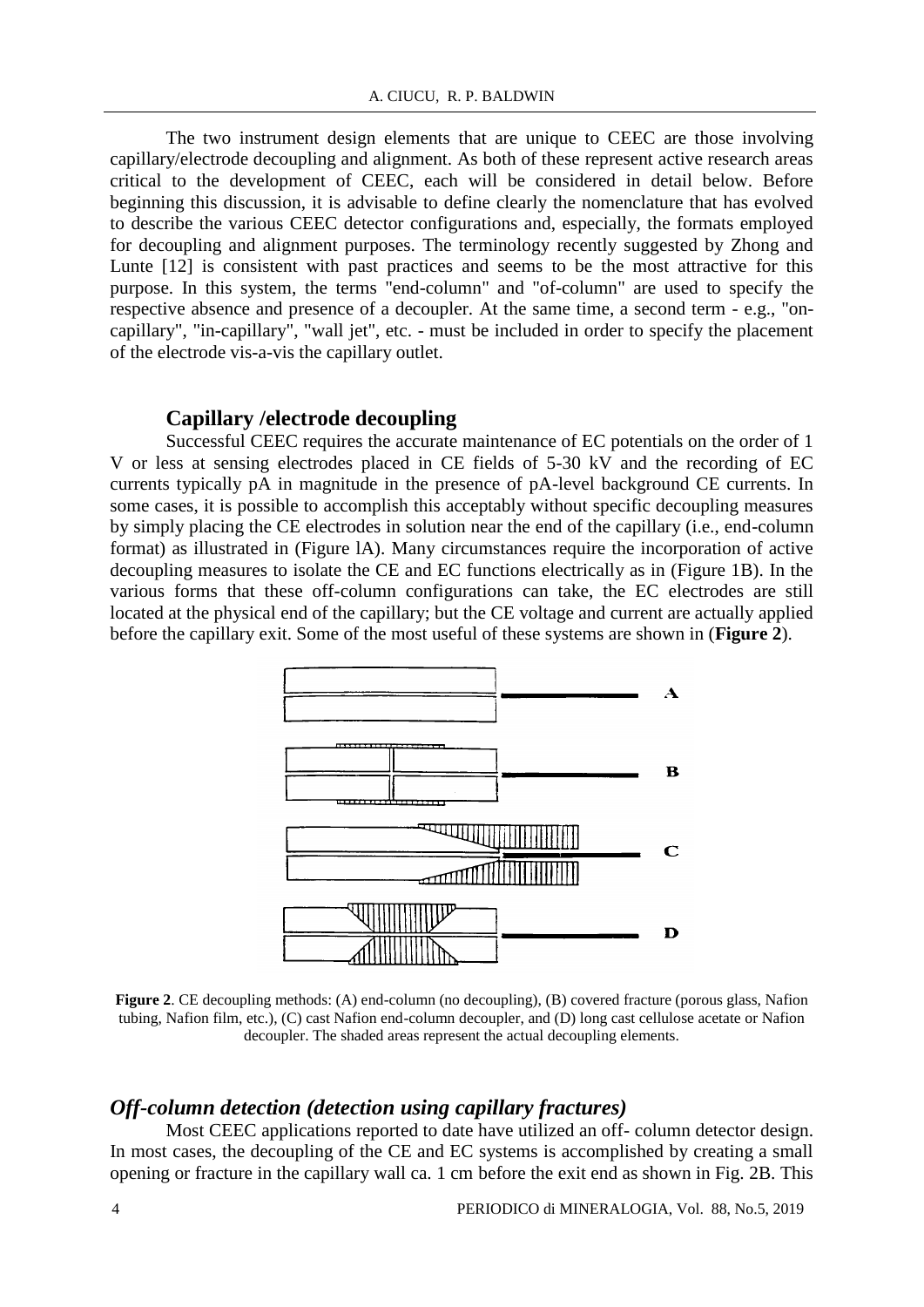effectively divides the capillary into two sections: a "separation capillary" before the fracture and a "detection capillary" beyond it. As long as the fracture is sufficiently tight, there can be some ion transport and electrical conduction through it without allowing bulk flow of the sample or electrophoresis medium through the capillary to be affected. If the fracture is then immersed in an electrolyte solution where the high voltage CE electrode is also located, the CE voltage and current are dropped across the capillary only up to the point of the fracture and downstream EC electrodes placed at the physical end of the capillary are isolated electrically. Typically, the fracture is created by scoring the capillary with a capillary cutter, covering the scratch with a porous coating to inhibit bulk flow and maintain the physical integrity of the capillary, and then bending the capillary to complete the break. In some cases, connection to the CE electrode is improved by placing the electrode lead under the coating before sealing it around the fracture.

The principal difference in the various decouplers reported thus far resides in the nature of the material used to form the conductive coating on top of the fracture site. In the initial CEEC system of Wallingford and Ewing [8], a porous glass capillary was employed for this purpose. With this material, good separation and detection performance was realized. However, the porous lass used proved difficult to obtain commercially; the fabrication process was painstaking and required a great deal of practice: and the resulting decouplers were fragile and difficult to work with. Subsequently, a number of alternative materials have been employed in place of the porous glass: Nafion tubing [13], cast Nafion films [l4], Teflon tubing [15], Teflon with porous graphite [16], Nafion with porous glass [17], cellulose acetate [18], and palladium tubing [19]. Currently, Nafion appears to be the material of most frequent choice for decoupler use due to its ready availability and reasonably high conductivity. Furthermore, Nafion films can be cast onto any size capillary; and their flexibility lends good physical stability to the capillary joint. Either Nafion tubing of appropriate size can be placed over the decoupling site and sealed in place with epoxy before formation of the fracture [13], or a thin Nafion film can be produced by coating the fracture site with several layers of a Nafion-containing solution that is allowed to cure before use [14].

Typically, such fracture-based decouplers rely on an opening only a few um wide for making the CE connection and are able to provide good noise suppression only for relatively small CE currents. To improve current shunting capabilities beyond this, the Lunte groups have developed much longer cellulose acetate [20] and Nafion [21] decoupling systems. This was done by inserting the separation and detection capillaries onto a metal wire, forming a thick cellulose acetate or Nafion film over the gap between them, and then removing the support wire. In this manner, it was possible to fabricate 2 mm long decoupling elements (see Fig. 2D) which did not degrade CE efficiency unacceptably but were able to maintain low EC noise levels while shunting CE currents of up to  $30 \mu A$ . An interesting offshoot of this design was that the CE buffer reservoir created with the longer decoupling joint could also be used as a mixing chamber to optimize the composition of the CE medium for the EC detection that followed. For example, by filling the Nafion decoupler with 1N HCl, the acidity of the pH 6.1 phosphate buffer that gave the best separation of the phenolic acid analytes was reduced online to pH 1.8 where the EC detection of these compounds could be carried out much more sensitively [21]. This is potentially a very useful capability as the solution conditions optimum for EC detection is often different from those that give the best CE separation.

The same approach making use of a Nafion film cast over a tungsten wire has also been employed to prepare a decoupler that was actually located at the end of the separation capillary [22]. With this arrangement (see Fig. 2C), the detection capillary common to other decoupling schemes could be omitted. This allowed the favorable noise characteristics of the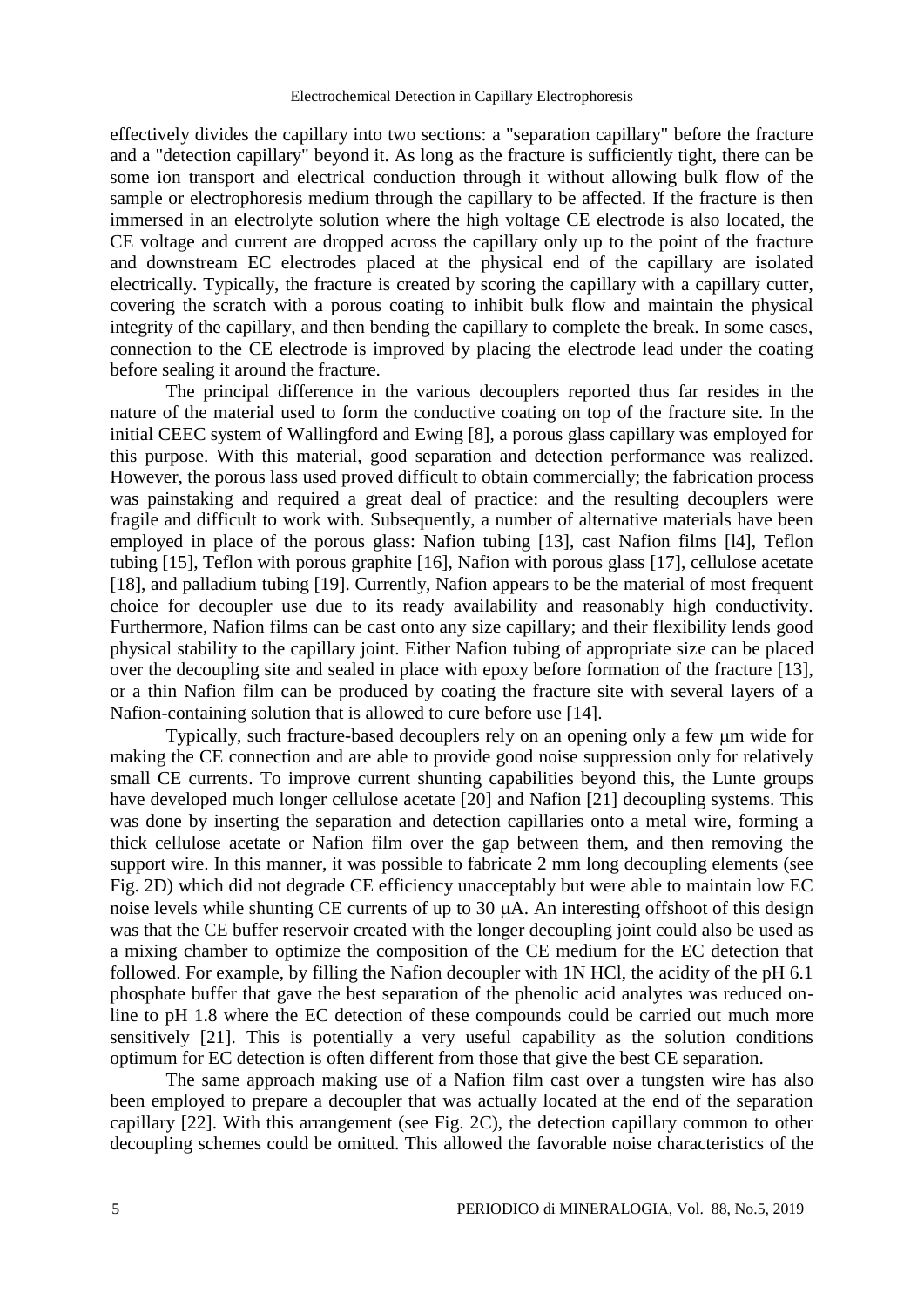longer decoupler to be obtained without decreased separation efficiency resulting from the (laminar flow patterns that normally occur in the detection capillary.

## *End-column detection (non-decoupled systems)*

Regardless of the specific configuration employed, the use of decouplers adds significantly to the complexity of setting up the CEEC instrument. Their fabrication requires considerable time and manipulative skill on the part of the experimenter while, in use, there can be concerns about their fragility and the possibility that they may compromise the separation efficiency obtained. Of course, different decoupler designs may suffer these problems too much different extents. However, it is safe to say that the need for decouplers adds little to the attractiveness of EC as a detection mode for CE.

The alternative - end-column detection (illustrated in Fig. 2A) - was first suggested in 1991 by Huang et al. [23] who showed that a 10  $\mu$ m carbon fiber electrode placed at the end of a 5  $\mu$ m ID capillary provided sensitive detection of catechol compounds without substantial noise from the CE high voltage. Subsequently, numerous studies employing a variety of electrodes and analyte species have used end-column detection successfully. The common feature in all the end-column applications is the use of relatively small bore capillaries, usually 25 um ID or smaller. The idea is that, as the capillary ID is decreased, its electrical resistance increases rapidly. As a consequence, the background current associated with the CE separation decreases proportionately; and the potential field due to the CE voltage drops of more rapidly at the capillary exit. By far the most thorough study of these effects has been carried out by Lu and Cassidy [15] whose survey of several different electrode materials, electrolyte compositions, electrode and capillary sizes showed little extension of the CE field into solution and negligible effect on EC noise for capillaries possessing  $C$  25  $\mu$ m ID. In the many CE cases, which are compatible with the use of such capillaries, end-column detection represents an effective and easily implemented approach to CEEC.

# **Capillary/electrode alignment**

In order to achieve optimum detection sensitivity in CEEC, it is essential that the capillary outlet and the detection electrode are aligned properly in solution and that this alignment is maintained over the entire analysis period. In view of the fact that the ID of the capillaries used in CE ranges from 5 to 100 µm and the electrodes that have been most often employed in CEEC are carbon fibers or metal wires with diameters of 10 to 50  $\mu$ m, this requirement is not a trivial one. Typically, the alignment procedure begins with mounting the electrodes on a x,y,z-micropositioner that is used to move the electrode tip as closely as possible to the capillary outlet. The positioning is first monitored visually through a microscope and then further optimized by successively injecting the analyte while systematically varying the electrode position until the placement that produces the greatest current response is identified. Alignment by this approach is time-consuming, difficult for the beginner to master, and difficult to reproduce faithfully on a daily basis. Furthermore, once the initial positioning has been established, any drift of the capillary or electrode over time degrades the alignment and thus lowers the EC currents obtained and decreases their reproducibility. Because of these difficulties, a number of specific alignment strategies have been devised and demonstrated. These have been shown both to simplify the operations involved in establishing the optimum alignment initially and to improve the stability and reproducibility with which it can be maintained. The principal of these approaches are illustrated in **Figure 3** and discussed individually below.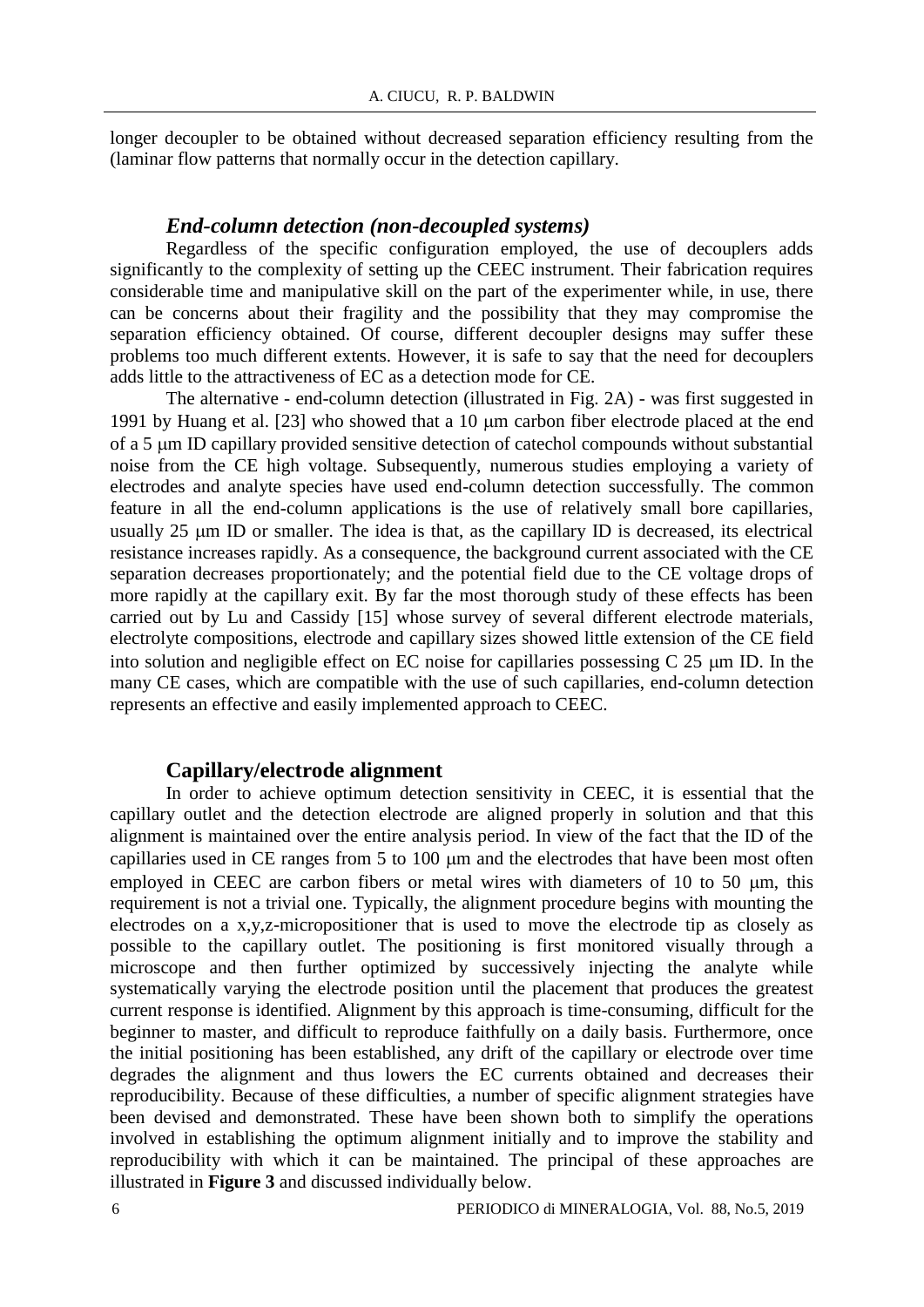

**Figure 3.** Alignment methods used in CEEC: (A) in-capillary (ICE), (B) optimized in-capillary (O-ICE), (C) wall-jet (WJE) and (D) on-capillary (OCE) configurations.

## *In-capillary electrodes (electrode insertion)*

One of the principal methods employed to alleviate alignment difficulties involves the physical insertion of the EC electrode a short distance into the capillary opening to create what has been termed an "in-capillary" electrode (ICE) configuration. This was in fact the method employed by Wallingford and Ewing [5] in their initial report on CEEC and is accomplished, much as described above, by use of a microscope and a micropositioner. Thus, this approach still involves an exacting and tedious set-up procedure prior to the CEEC experiment. However, once the electrode is successfully placed inside the capillary, the alignment is more or less fixed; and system stability is markedly improved - with uncertainties of 5 % or less typically reported for repeated injections for a given capillary/electrode set-up. Obviously, the electrode must be smaller than the ID of the capillary for this approach to be feasible. Although electrodes as small as  $1 \mu m$  have been used with  $2 \mu m$  ID capillaries [6], this requirement generally limits the use of this method to larger capillaries with IDs of at least 50  $\mu$ m. Furthermore, electrode insertion works well only in decoupled CE systems where the electric field due to the separation voltage has already been terminated and the capillary tip represents a field-free region.

A simple modification of the in-capillary electrode concept, termed "optimized endcolumn detection", was introduced by Sloss and Ewing [24] in order to address these limitations. In this approach, the fused silica capillary is chemically etched at the detection end by brief exposure to a 50% HF/H2O solution. This serves to enlarge the capillary opening somewhat (e.g., to 20  $\mu$ m for a 2  $\mu$ m ID capillary) and thereby make electrode insertion possible even for a narrow capillary. Also, because of the decreased resistance provided by the larger opening, the electrode is no longer affected significantly by the CE voltage and endcolumn detection without decoupling is possible.

#### *Wall-jet electrodes*

Normally in CEEC, successful alignment depends on the exact placement, relative to one another, of two very small objects, the capillary opening and a microelectrode surface, 7 PERIODICO di MINERALOGIA, Vol. 88, No.5, 2019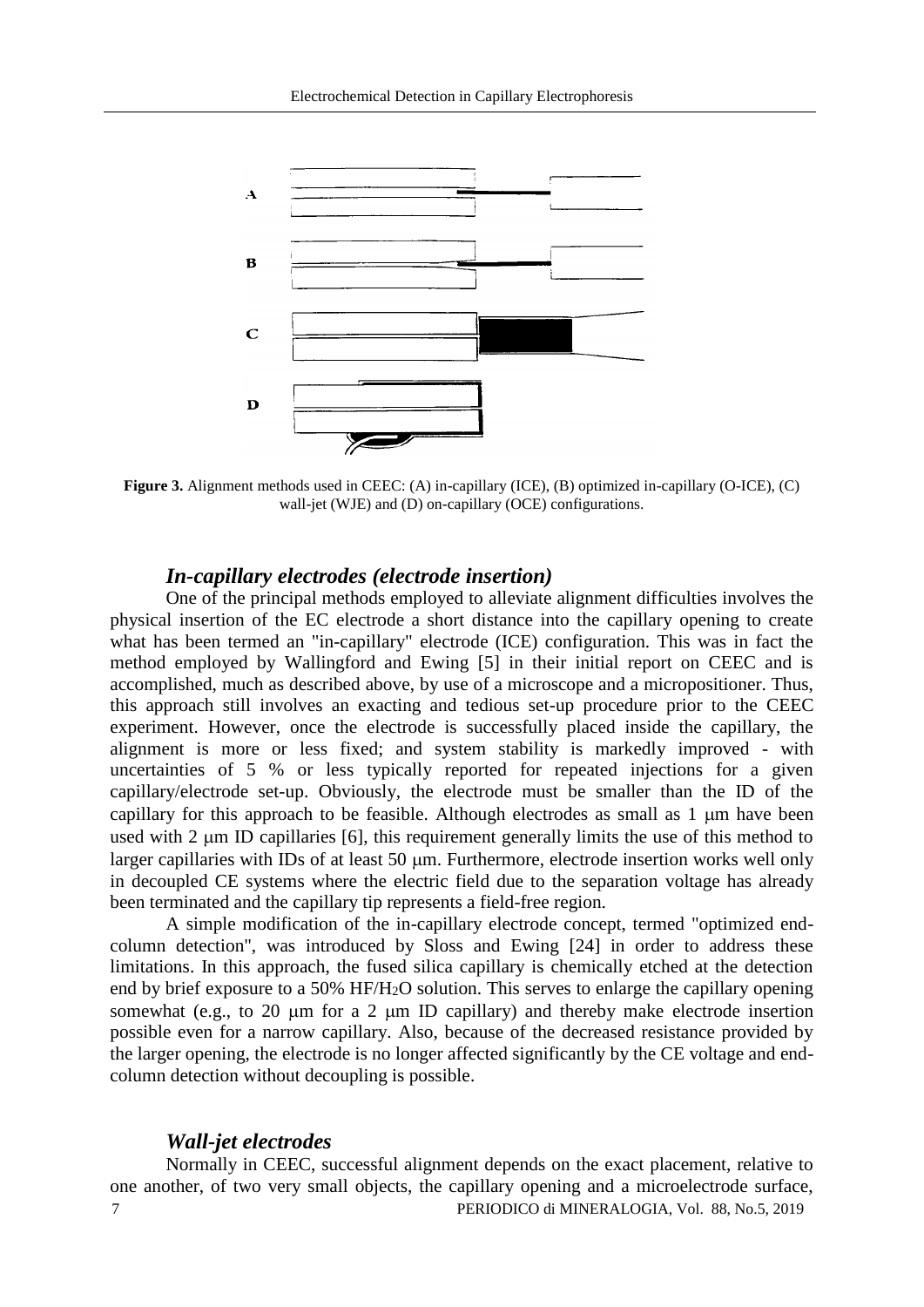both of which are difficult to see clearly with the naked eye. The wall jet electrode (WJE) approach attempts to simplify this task by making one of the objects, the electrode, much larger. This is accomplished by using a flat, disk-shaped electrode in place of the cylindrically shaped wire or fiber microelectrode usually employed in CEEC. As with the microelectrodes above, the larger electrode is aligned with the capillary with the aid of a micropositioning device. However, this operation in practice is only slightly more involved than simply pushing the flat tip of the wall jet electrode up against the capillary outlet and checking the placement by a test injection of analyte. With this design, the electrode is large enough to be seen and worked with relatively easily; and electrode placement with respect to the capillary is far less critical and easier to reproduce over the course of an extended series of CE experiments.

The initial wall jet CEEC system, reported by Ye and Baldwin [25], consisted of a 127 um diameter Cu disk (actually a 127 µm thick Cu wire whose sides were coated with an insulator so that only the tip was exposed to solution) used in conjunction with a  $25 \mu m$  ID capillary. Compared to a 300-400 µm long, 25 µm diameter Cu wire electrode (not inserted into the capillary), the WJE gave a slightly better detection limit with only a slight decrease in separation efficiency. Interestingly, the improved detection limits seen with the wall jet configuration was attributed to the fact that the disk electrode actually had a smaller active surface area than the microwire. More important, the WJE system proved much easier to position reproducibly than the other approach. These advantages have been verified in a number of subsequent wall jet CEEC systems employing different electrode materials and capillary/electrode combinations ranging from a 75  $\mu$ m capillary with a 500  $\mu$ m electrode [26] to a 13  $\mu$ m capillary paired with a 90  $\mu$ m electrode [27].

#### *Capillary/electrode holders*

Ideally, it would be desirable to be able to achieve optimum capillary/electrode alignment without any reliance on micropositioners or microscopes. One way to accomplish this is the use of a support apparatus specifically constructed to hold the two elements in place. Thus far, several such alignment devices have been reported [27-30]. In all cases the electrodes are diskshaped, fabricated by sealing a metal wire or carbon fiber into an empty glass capillary of the same dimensions as the separation capillary, and are operated in a walljet format. The design suggested by Fermier, Gostkowski, and Colon [27] is especially straightforward as it consists simply of two Plexiglas plates, one of which has been machined to contain a small groove just the right size to accommodate both the capillary and the electrode. Once both of these are inserted into the groove and spaced as desired, the two plates are screwed together to hold everything in place. Reproducible results were obtained not only for repetitive injections (relative standard deviations of 5 %), but also for repeated experiments in which the holder was taken apart and reassembled between injections (8 %).

# *On-capillary electrodes*

The obvious way to avoid alignment issues completely is to incorporate both the capillary and the electrode into a single integrated unit. Very recently, two reports describing fabrication methods for such "on-capillary" electrodes (OCEs) have appeared. In the first, Zhong and Lunte  $[12]$  demonstrated the concept by mounting a 25  $\mu$ m diameter Au wire across the outlet of a 50  $\mu$ m ID capillary and analyzing catecholamine and glucosamine samples. This was done simply by gluing one end of the wire onto one side of the capillary tip, bending the wire across the capillary opening, and then gluing the other end of the wire to 8 PERIODICO di MINERALOGIA, Vol. 88, No.5, 2019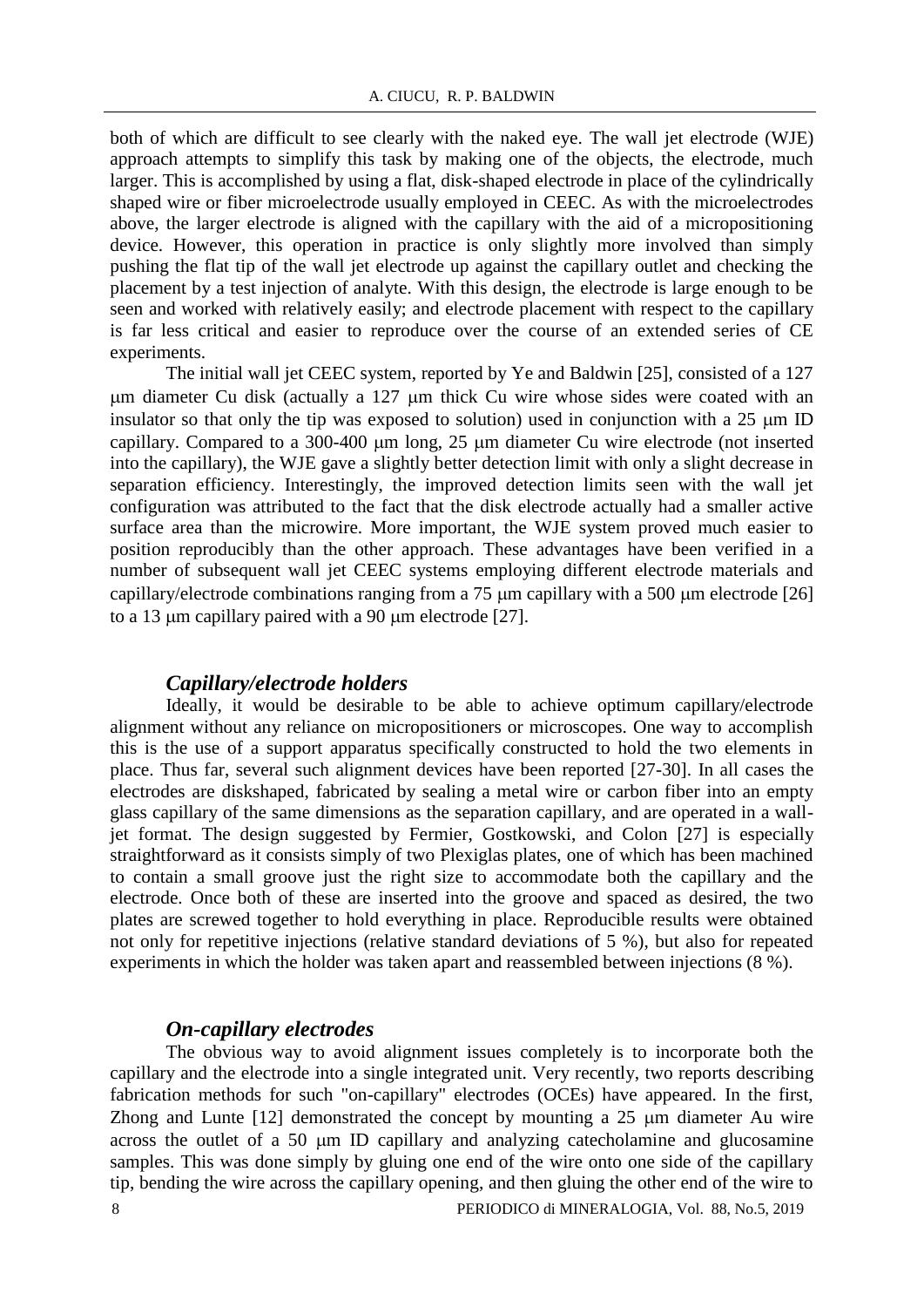the other side of the capillary. This arrangement succeeded in stabilizing the electrode alignment while maintaining analytical performance that was comparable to that obtained with other alignment designs. Furthermore, the approach could obviously be extended to fiber or wire electrodes made from materials other than Au. Although a degree of manipulative skill on the part of the experimenter, including some reliance on microscopes and micropositioners, is still required for initial construction of this OCE, the system proved quite rugged in operation, with the useful life of the OCE normally outlasting that of the capillary itself.

Subsequently, Voegel and Baldwin [31] reported a simple and flexible scheme for OCE fabrication. In their approach, a thin conductive Au or Pt coating was deposited on the exit end of the capillary with ordinary metal sputtering equipment, such as that commonly used in electron microscopy and integrated circuit laboratories. The resulting OCEs, operated in the end-column format, gave micromolar detection limits for the test analytes dopamine and catechol and delivered relative standard deviations of only 2-4% for repeated injections even if removed from solution between runs. A real advantage of this approach is that it can be adapted to make a batch of OCEs simultaneously (so far, as many as 21 at one time). Further, the method can be used to create a wide range of different OCEs, either by sputtercoating different metals or by altering the Au and Pt coatings by conventional electrode modification schemes. Examples cited included the formation of an OCE for carbohydrates by electrodeposition of Cu onto Au and the formation of an enzyme OCE for glucose by incorporation of glucose oxidase onto Pt. In a separate study [32], an OCE formed by direct sputtering of Cu was shown to give comparable detection capabilities to wall-jet CEEC systems for the determination of aminoglycoside antibiotics.

# **CEEC applications**

The recent advances in CEEC instrumentation that have made decoupling and alignment operations easier and more effective represent significant developments not so much because of the degree to which they have increased the analytical performance of CEEC equipment but because of their ability to make the technique easier to perform and more accessible to the non-specialist. Accompanying these advances in instrumentation, and also greatly needed for the popularization of CEEC, has been the development of CEEC applications that include a diverse range of important analytes and high light the unique capabilities of EC detection. In this section, we review some of the more interesting of the body of applications that have been recently been reported for CEEC. The discussion below is organized on the basis of the primary analyte groups for which successful CEEC assays have been demonstrated catechol compounds, thiols and disulfides, amino acids, and carbohydrates. Of course, a central issue in the development of any such application is the choice of electrode material carbon, a metal such as Pt, Au, or Cu, or a chemically modified surface specifically designed for the analyte of interest. This selection, which can be a deciding factor in determining CE separation conditions as well as detector design, will therefore be a principal focus of the discussion. The analytical performance obtained in different studies, even with the same analyte and electrode, is extremely difficult to compare directly because of slight but meaningful differences in operating conditions - capillary size, injection volume, applied potential, pH, etc. Consequently, quantitative performance characteristics such as limits of detection will not be emphasized in the discussion.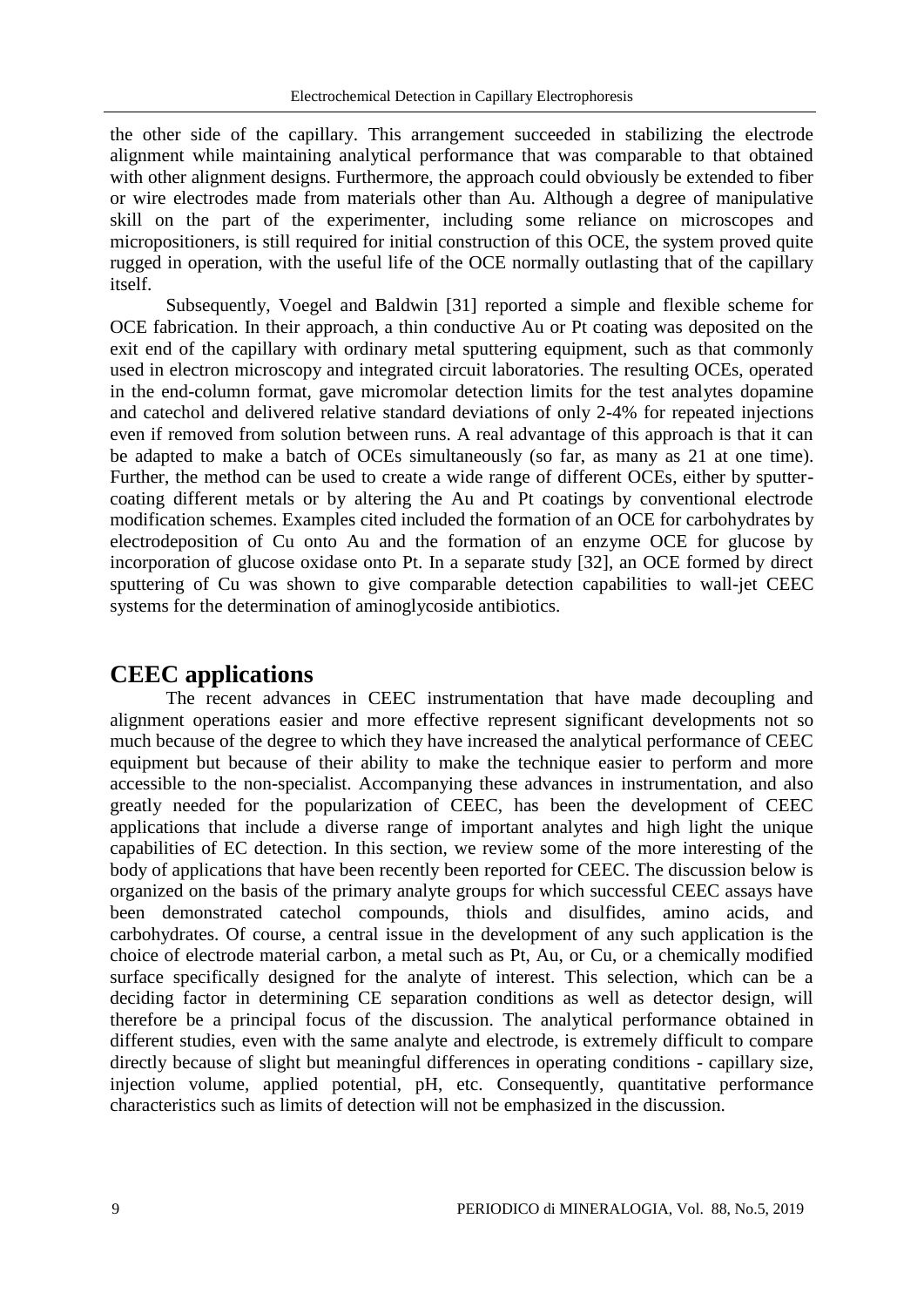# **CEEC of catchall compounds**<br>The catecholamine family of

family of neurotransmitters dopamine, epinephrine, norepinephrine, and catechol have been the analytes most frequently studied by LCEC over the past 20-30 years. Therefore, it is not surprising that these compounds were the first ones on which CEEC efforts were focused 10 years ago and that they remain one of the groups most frequently studied by CEEC today. The reasons for this are related both to the important physiological role of these compounds in the transmission of nerve impulses and to the fact that, by virtue of their facile oxidation at low potentials, they exhibit nearly ideal electrochemical properties for detection purposes.

The electrode material of choice for catechol in LCEC has traditionally been carbon, and this preference has continued in most CEEC examinations of these compounds. Although other electrode materials such as Pt and Au have been employed for catechol analysis, car bon's low background and high stability and resistance to passivation make it clearly the best selection. Detection limits cited with these electrodes have typically been in the  $0.01$ -1  $\mu$ M range. Furthermore, CE separations of the catechols have generally not been difficult to achieve. Common separation buffers such as pH 6 sodium phosphate or morphilinoethanesulfonic acids have been shown to provide excellent separation of most catechols and catecholamines. Also, micellar kinetic chromatography has been shown to give good separation of many neutral catechol compounds.

In view of this, it is somewhat surprising that, of all the CEEC/catecholamine studies relatively few have focused on in vivo analysis situations. Early on, Ewing's group reported the application of CEEC with carbon fiber microelectrodes to the analysis of snail cell cytoplasm for serotonin, dopamine, and DOPAC [4, 6, 33]. Injections made directly from the cell interior were shown to contain up to  $\mu$ M levels of these compounds. More recently, Hadwieer et al. [34] used a similar electrode set-up to obtain pharmacokinetic data on the catecholamine isoproterenol after intravenous administration of the drug to rats. Samples obtained by microdialysis were analyzed for both isoproterenol enantiomers, which could be separated in a cyclodextrin-containing CE buffer.

# **CEEC of thiols and disulfides**

As in LCEC, sulfur-containing compounds - in particular, thiols and disulfides - have also been a priority target for CEEC analysis. The most intensely investigated of these compounds have been the amino acids cysteine and cystine and the peptides glutathione and glutathione disulfide whose levels in blood are of physiological interest and which have no strongly absorbing or fluorescing functional groups to make optical detection an attractive option. Unlike the catechols, thiols undergo oxidation at carbon electrodes only at potentials too positive to be of much analytical utility; and disulfides generally are not oxidized at all at carbon. Accordingly, much of the effort in devising effective CEEC methods for these compounds has been directed toward the development of alternative electrode systems.

In the initial CEEC work with thiols, O'Shea and Lunte [35] employed an Au/Hg amalgam microelectrode, prepared by dip-coating Hg onto a 50 µm diameter Au wire, to carry out the determination of cysteine and glutathione as well as the thiol-containing pharmaceuticals penacillamine, captopril, and 6-mercaptopurine. Detection at this electrode, which actually consists of the catalytic oxidation of the mercury surface in the presence of thiols, can be performed at applied potentials as low as +0.1 V vs. Ag/AgCl, and, as a result, was both very sensitive and very selective. Additionally, the Au/Hg electrodes are relatively easy to fabricate initially and to regenerate, when necessary, later on.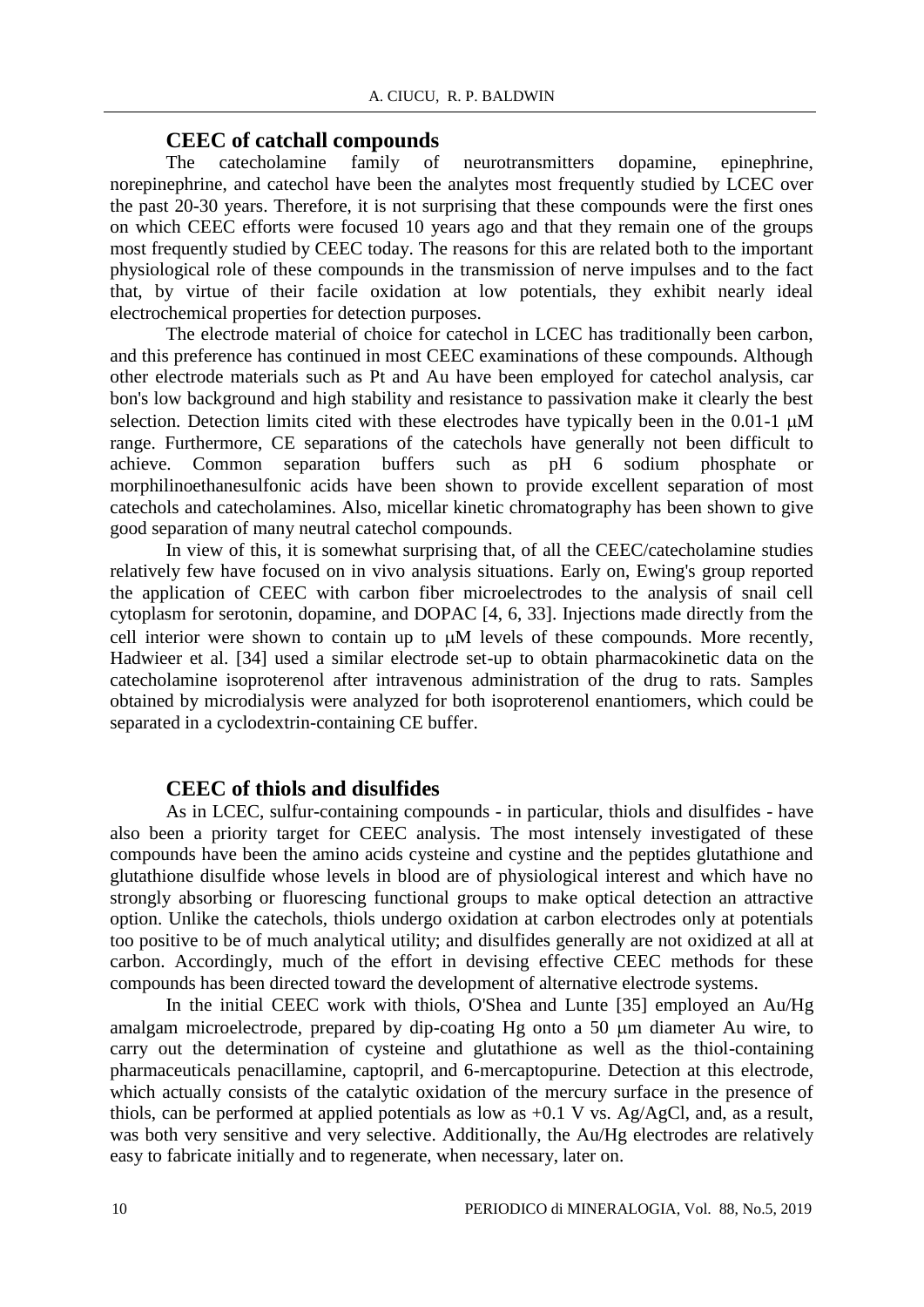Unfortunately, disulfides do not react with Hg in a similar fashion to thiols; and detection of these compounds was not possible with a simple Au/Hg electrode system. To circumvent this problem, Lin, Colon, and Zare [36] utilized a dual electrode arrangement in which a second Au/Hg wire was inserted into the capillary upstream from the first through a hole drilled between the decoupler and the capillary exit. In this configuration, the upstream electrode was held at a negative potential sufficient to reduce cystine to cysteine, which could then be detected, as above, at the downstream electrode. With this scheme, cysteine was detected down to the 5  $\mu$ M level; but because of the low conversion efficiency of the cystine reduction, this compound could be detected only down to a 100  $\mu$ M concentration.

Two chemically modified electrode (CME) systems have also been reported for CEEC of thiols and related compounds. The first consisted of a carbon fiber bundle whose surface was coated with a mixed-valent ruthenium cyanide film [37]. The resulting CME was capable of oxidizing both thiols and disulfides electrocatalytically and therefore permitted the detection of both species at a single electrode. Unfortunately, the activity of this electrode decreased rapidly under the solution conditions needed to achieve acceptable CE separations. In a subsequent study [20], the electrode stability was increased significantly by insertion of a cellulose acetate mixing chamber into the capillary just before the detector. With this approach, an ideal separation was obtained by using a pH 7 run buffer whose pH and electrolyte composition were then adjusted in the mixer to levels that were more compatible with the EC electrode. The second CME system, reported separately by O'Shea and Lunte [38] and by Huang and Kok [39], employed a different electrocatalyst, cobalt phthalocyanine (CoPc). Slightly different electrode fabrication strategies were used by the two groups (CoPc in carbon paste vs. CoPc in a conductive carbon cement), but similar detection capabilities were obtained. Because CoPc catalyzes the oxidation of thiols only, detection was possible only for these species and not for the disulfides. However, both short-term reproducibility and long-term stability of these CEEC systems were excellent.

# **CEEC of amino acids**

As a group, amino acids are not readily oxidized or reduced at carbon electrodes and are often classified as electroinactive. The exceptions to this classification are tyrosine and tryptophan, which do undergo electro-oxidation at accessible potentials at carbon and other electrodes. This characteristic has not, in general, been taken advantage of in CEEC, although Lunte's group has demonstrated that direct oxidation at carbon fiber electrodes can be used to detect leucine and methionine enkephalins [20], both of which are pentapeptides that contain a tyrosine residue, and to follow the metabolic breakdown of tryptophan administered to rats [40]. Rather, amino acid detection in CEEC has relied on three other approaches: indirect detection at carbon fiber electrodes, detection of electroactive derivatives at carbon electrodes, and direct detection by oxidation at metallic electrodes.

The two different pre-column procedures for amino acids that have been reported to date involve reaction to form either cyano[f]benzoisoindole [13, 41] or dinitrophenyl [42] derivatives. Detectability of both of these derivatives varied somewhat from one amino acid to another, and the operations involved in derivative formation both complicate the analysis operation and increase the amount of sample required to more than the nanoliter level demanded by CE itself. Nevertheless, this methodology was used to analyze samples collected from rat brains for alanine, glutamate, and aspartate [13, 41]. One on-column derivatization procedure reported by Lunte's group involves the formation of electroactive Cu(II) complexes of small peptides upon addition of CuSO, to the CE buffer [43]. This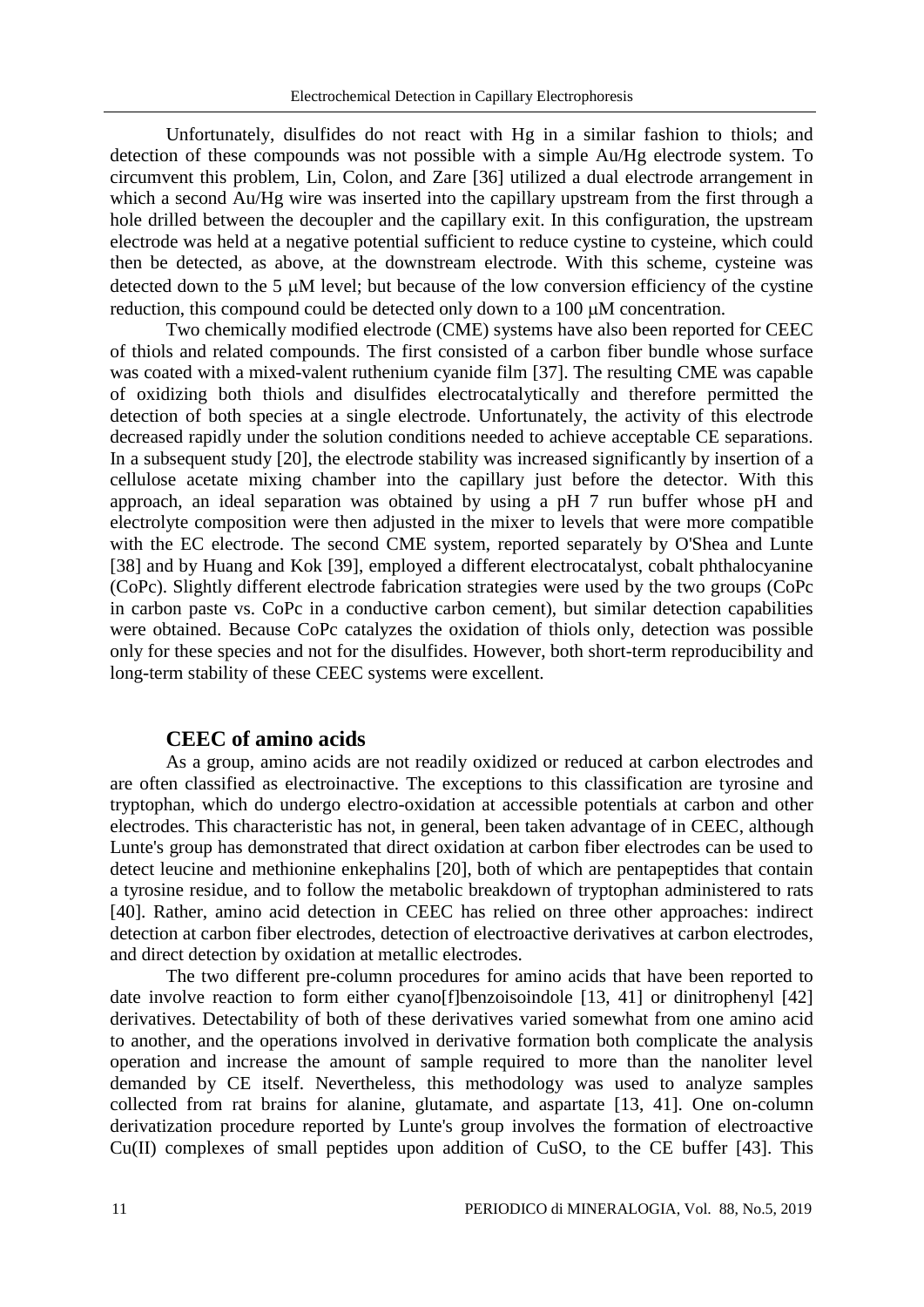process, which is similar to the biuret reaction, was useful primarily for polyglycine peptides containing 2-5 amino acid units with other polypeptides giving a much reduced response.

The most promising detection of amino acid compounds in CEEC is provided by the use of metallic Cu electrodes [29, 44-46] which have made possible the direct detection of these analytes with no need for derivatization and only modest sample treatment requirements. Two different electrode mechanisms can be involved in these detection schemes, depending on the solution conditions in effect. In moderately alkaline phosphate buffers, the oxidation occurs by complexation of Cu surface species by the amino acids [44] while, in strongly basic NaOH media, the amino acids appear to be oxidized electrocatalytically [29, 45, 46]. In both cases, all amino acids can be detected - often at or below the µM level. Most important, CEEC at Cu electrodes was shown in these studies to work well for amino acids and small peptides in a variety of sample matrices of practical interest.

#### **CEEC of carbohydrates**

Like the catecholamines, carbohydrate compounds have been one of the groups that have received a great deal of attention from CEEC practitioners. This is due to the enormous importance of these compounds, to their poor compatibility with optical-based detection techniques, and to the development and use of metallic electrodes, which are capable of carrying out their oxidation directly at low potentials. Because carbohydrates are not electroactive at carbon, it has been essential to follow the lead of earlier LCEC studies and employ alternative electrode materials such as Au, Cu, and Ni. A feature which all of these metal-based electrode systems share is that they function well for carbohydrates only in high pH conditions - typically 0.1 M NaOH. Although this requirement is a nuisance for LCEC, it actually is quite convenient for CEEC as such strongly basic solutions serve to deprotonate the carbohydrates, which otherwise would be uncharged and have no electrophoretic mobility of their own [47].

With Au electrodes, a pulsed amperometric detection (PAD) mode is required to obtain stable, reproducible results [14, 48, 49]. This avoids the fouling of the electrode surface by carbohydrate oxidation products that occurs with constant potential operation. With Cu and also Ni electrodes, no potential pulsing is required [25, 27, 50, 51]. The advantages of this operating mode are that simpler instrumentation is required and that improved noise characteristics and lower detectability should result. Each of these electrodes, especially Au and Cu, has been used to determine a variety of different carbohydrates in a variety of different kinds of samples. It is notable that not only are simple carbohydrates detected well by EC at these metal electrodes but also oligo- and polysaccharides, carbohydrate derivatives such as alditols, sugar acids, and amino sugars, and carbohydrate conjugates such as glycopeptides and nucleotides. In these cases, the coupling of the high efficiency CE separation with an EC detector of broad selectivity has proven to be ideal. For example, Ye and Baldwin [52] showed that related carbohydrate compounds - e.g., glucose, glucitol, and gluconic, glucaric, and glucuronic acids - are ionized to different degrees in the strongly basic media used and can be easily resolved by CE. Subsequently, Zhou and Baldwin [53] demonstrated the CEEC separation of complex polysaccharide mixtures including maltoses up to maltoheptaose, enzymatically hydrolyzed starch, and M<sup>r</sup> 18 000 dextrans.

Some of the more challenging samples, which have been analyzed for carbohydrate content, include human blood and urine. For instance, glucose in blood has been determined by PAD at an Au electrode by O'Shea, Lunte, and LaCourse [14] and by Roberts and Johnson [49]. Very recently, Hong and Baldwin [54] showed that the CEEC response at Cu electrodes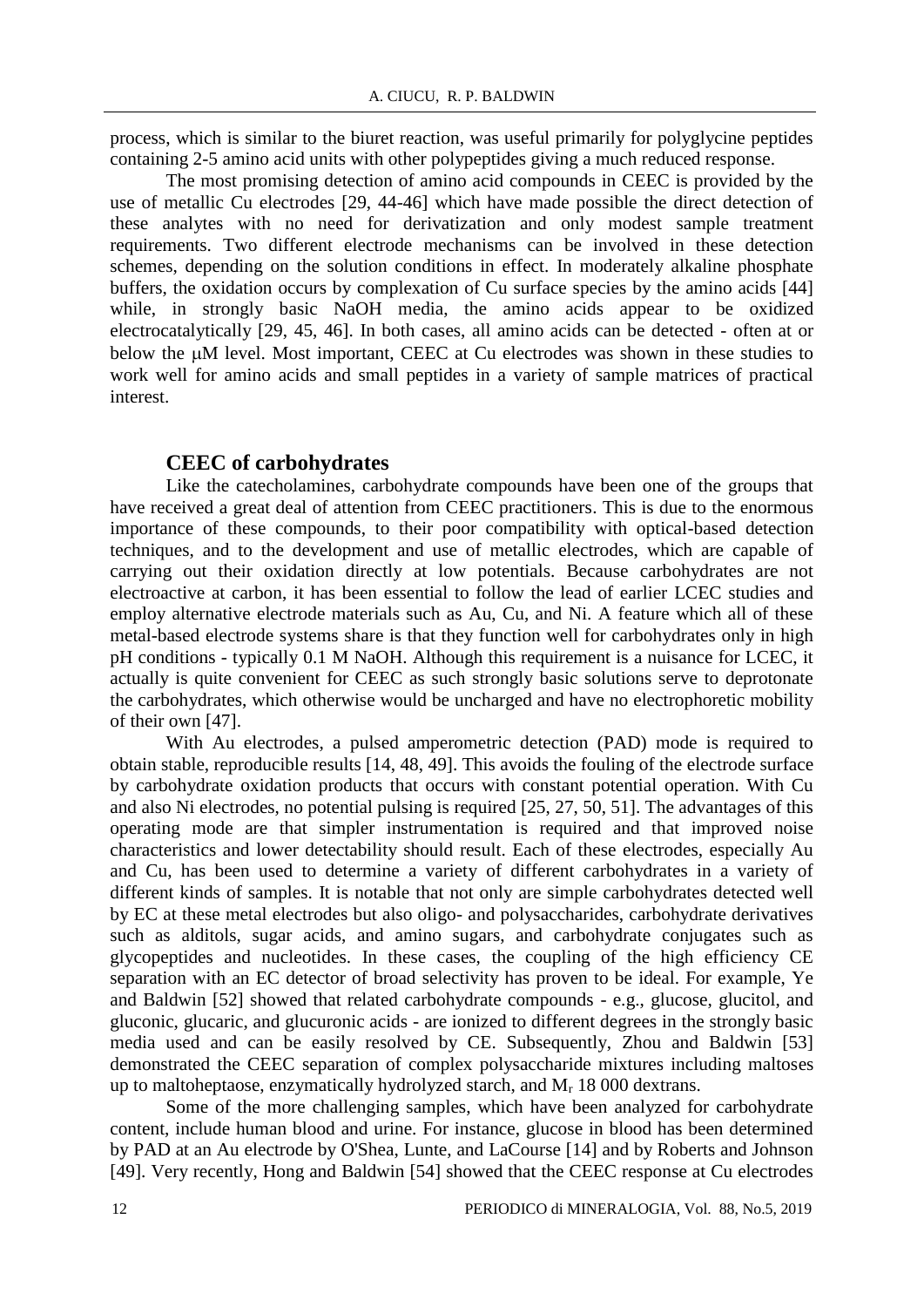could be used to profile several clinically important metabolic markers in urine. The specific compounds quantitated included glucose, galactose, creatinine, and uric acid; but numerous other carbohydrates, alditols, and amino acids might be profiled by this method as well. Finally, Weber et al. [55] and Weber and Lunte [56] demonstrated several applications of PAD at Au electrodes for the characterization of glycopeptides produced by enzymatic cleavage of glycoproteins. These studies, which made use of the special selectivity of the Au electrode to identify the carbohydrate- containing cleavage products, represent the first successful foray of CEEC into the structural determination of biological macromolecules.

# **Concluding remarks**

From the above discussion, it is clear that EC detection techniques have developed to the stage where they are having a significant impact on CE usage, especially for the determination of analytes that are not well-suited for optically based detection techniques. Nevertheless, CEEC is still not a commercially available option from CE manufacturers and is still the domain primarily of specialists in electrochemistry. Some of the most important factors which have previously discouraged non-electrochemists from more rapidly embracing the EC technique have begun to be satisfactorily addressed by simple but timely innovations in CEEC instrumentation. For example, there has been the development of rugged and easyto-fabricate decouplers and the increased usage of small ID capillary systems, which avoid decoupling altogether. Likewise, innovations such as on-capillary electrodes, which render obsolete the concept of alignment by microscope and micropositioner, allow one to envision the mass production and sale of capillaries with EC electrodes already on board and ready for use.

If a brief look ahead into the short-term future of CEEC is permitted, several areas in which the next generation of innovations can be expected are relatively easy to predict. First and foremost, one can expect to see a continuation in the application of new electrodes and electrode materials in CEEC. Already, there has been a progression from carbon electrodes to Au and Cu and, most recently, to various CMEs. This trend has culminated in the first reports of CEEC with enzyme-modified electrodes similar to those used in biosensors: electrodes modified with glucose oxidase for glucose detection [31, 45] and with amino acid oxidase for amino acid detection [20]. Second, one should expect to see an increased sophistication in the physical design of CEEC electrodes. While such design improvements in the past have been directed largely toward minimizing alignment diffculties, future work will have a more positive analytical focus. For example, a few dual-electrode CEEC systems have been reported. These include a dual Hg/Au scheme described above for the detection of thiols and disulfides [36]. More provocative is the dual carbon electrode schemes reported by Zhong et al. [57]. These set-ups, which were intended to mimic the dual-parallel and dual-series electrode configurations developed in the 1980s for LCEC, were shown to permit the simultaneous detection of NADH and NAD<sup>+</sup> at electrodes poised at different potentials (dualparallel) and the determination of catechols in the presence of electrochemically irreversible species such as ascorbic acid (dual-series). Finally, one should expect to see EC detection techniques participate fully in the trend toward microminiaturization of the CE instrument. Many EC electrodes can be fabricated on the scale required for "CE on a chip" devices, but none have as yet been incorporated in them. Recently, Ciucu and Baldwin [58] demonstrated that an Au OCE mounted on a 5 cm long capillary can provide separation and detection of dopamine and hydroquinone in less than 20 s. This is only a first small step toward microminiaturization of the entire CEEC system.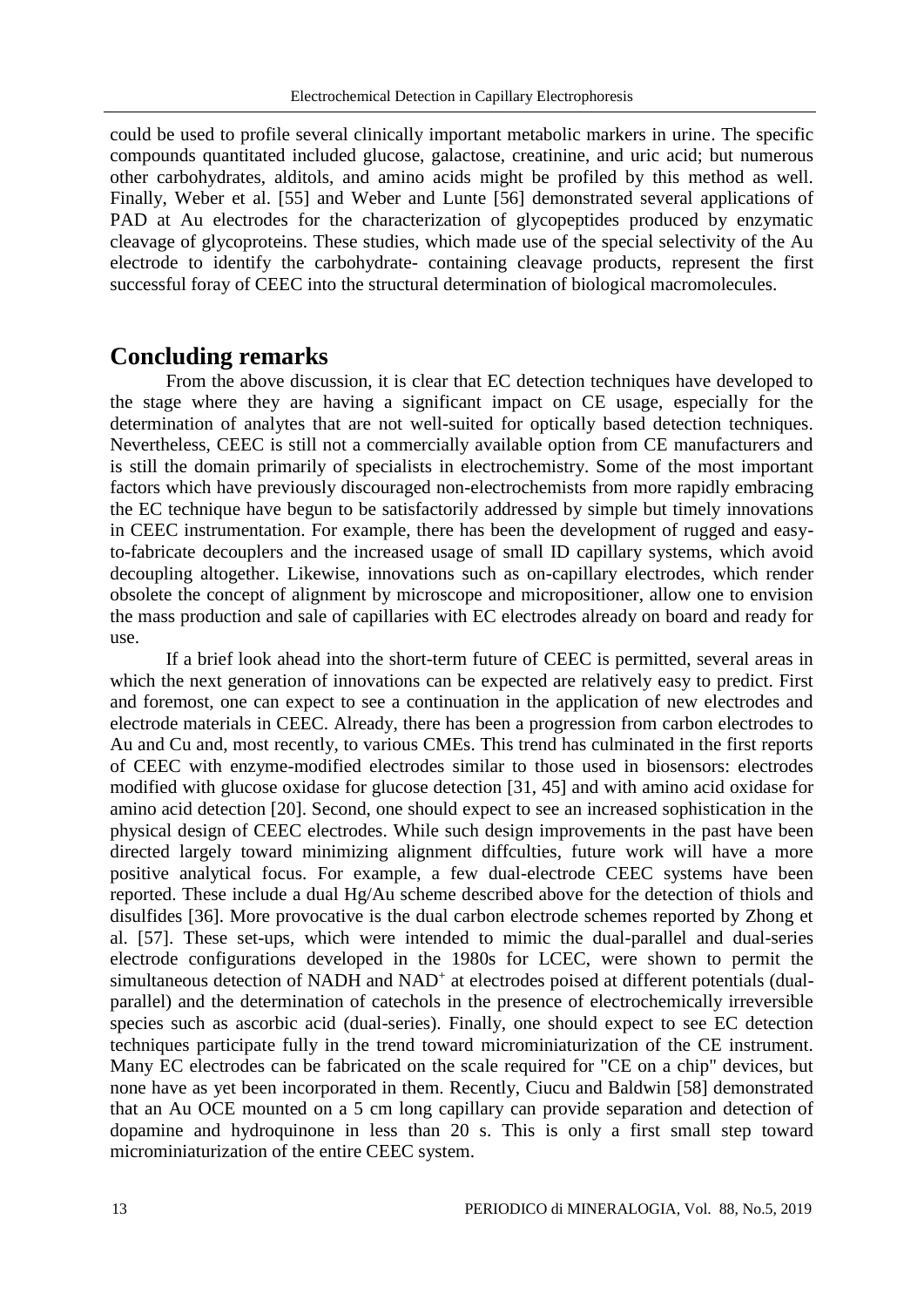CEEC has come a long way in the first decade of its existence. As a result, the technique appears ready to move into the CE mainstream and become a routine CE detection mode. At the same time, there is still plenty of room for continued research focusing on the development of new electrodes and electrode configurations. One can only conclude that the CEEC's second decade should be even better than its first.

# **References**

- 1. R.Weinberger, *Practical Capillary Elecrtophoresis*, Academic Press, San Diego, CA 1993.
- 2. R. L.St. Claire, III, , *Anal. Chem*., l996, 68, 569R-586R.
- 3. H.Shintani, J.Polonsky, (Eds.), *Handbook of Capillary Electrophoresis Applications*, Blackie Academic & Professional, London1997.
- 4. A. G.Ewing, R. A.Wallingford, T. M.Olefirowicz, *Anal. Chem*. 1989, 6l, 293A-303A.
- 5. R. A.Wallingford, A. G. Ewing, *Anal. Chem*.1987. 59,1762-1766.
- 6. T. M.Olefirowicz, A. G.Ewing, *Anal. Chem*. 1990, 62,1872-1876.
- 7. P. D.Curry, Jr., C. E.Engstrom-Silverman, A. G.Ewing, *Electroanalysis* 1991, .3, 587- 596.
- 8. A. G.Ewing, I. M.Mesaros, P. F.Gavin, *Anal. Chem*. 1994, 66, 527A-537A.
- 9. S. M.Lunte, T. J.O'Shea, *Electrophoresis* 1994, 15, 79-86.
- 10. C. Haber, W. R.Jones, J. Sogtia, M. A.Surve, M. McGlynn, A. Caplan, J. R.Reineck, C. Krstanovic, *J. Cap. Elec*. 1996, 3, 1-11.
- 11. A. Nann, I. Silvestri, W. Simon, *Anal. Chem*., l993, 65, 1662-1667.
- 12. M. Zhong, S. M.Lunte, *Anal. Chem*., 1996, 68, 2488-2493.
- 13. T. J.O'Shea, R. D.Greenhagen, S. M.Lunte, C. E.Lunte, M.R.Smyth, D. M.Radzik, N. Watanabe, *J. Chromarogr*. 1992, 593, 305-312.
- 14. T. I.O'Shea, S. M. Lunte, W. R. LaCourse, *Anal. Chem*.1993, 65, 948-951.
- 15. W. Lu, R. M. Cassidy, *Anal. Chem*. 1994, 66, 200-204.
- 16. Y. F. Yik, H. K. Lee, S. F. Li, S. B. Khoo, *J. Chromarogr*. 1991, 185, 139-144.
- 17. F.-M. Matysik, A. Meister, G. Werner, *Anal. Chim. Acta* 1995, 305, 114-120.
- l8. I. Chen, C.W. Whang, *J. Chromatogr*. 1993. 644, 208-212.
- 19 W. T. Kok, Y. Sahin, *Anal. Chem*. 1993, 65, 2497-2501.
- 20. J. Zhou, S. M. Lunte, *Anal. Chem*. 1995, 67, 13-18.
- 21. S. Park, S. M. Lunte, C. E. Lunte, *Anal. Chem*. 1995, 67, 911-918.
- 22. S. Park, C. E. Lunte, *Anal. Chem*. 1995, 67, 4366-4370.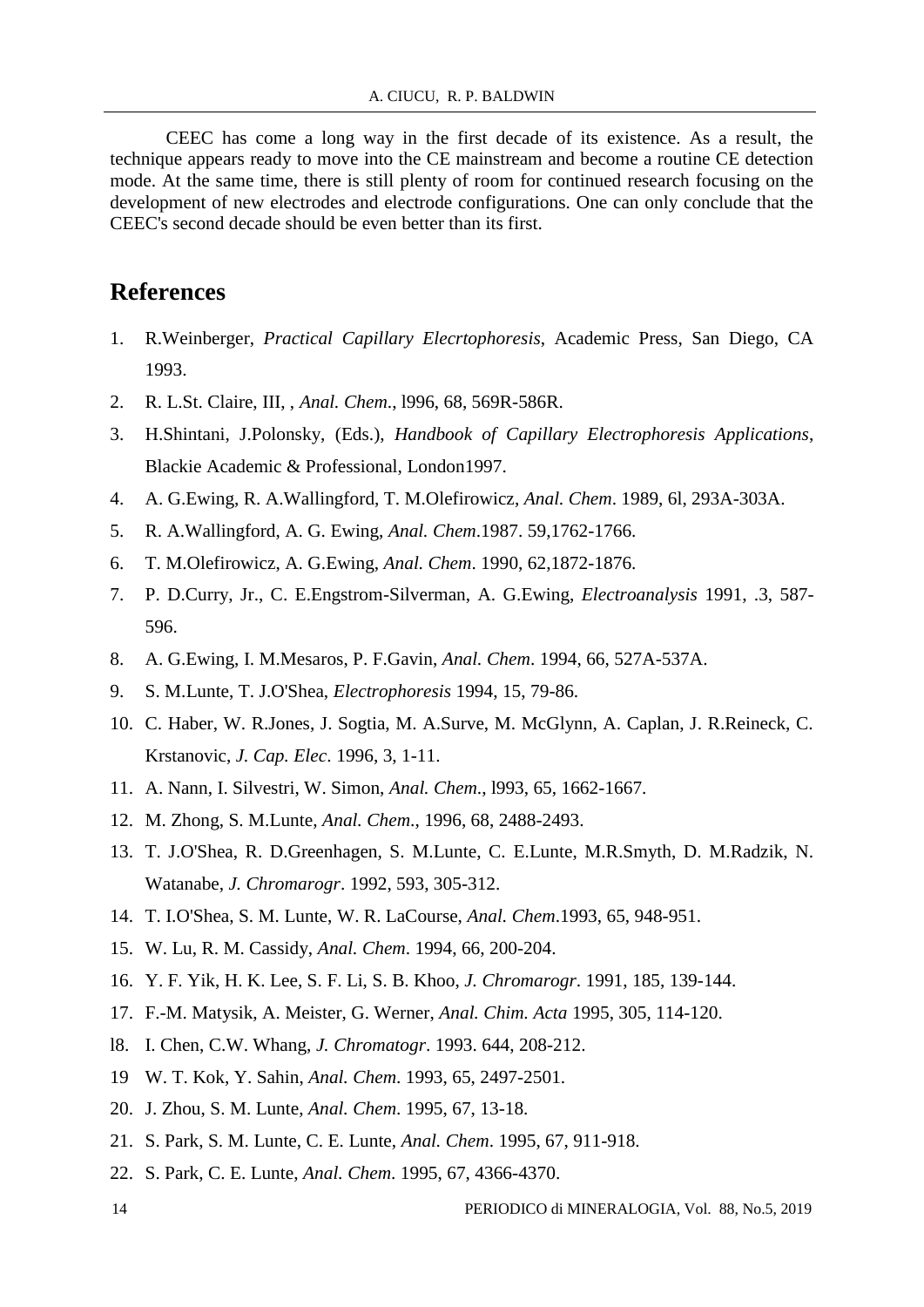- 23. X. Huang, R. N. Zare, S. Sloss, A. G. Ewing, *Anal. Chem*.1991, 63, 189-192.
- 24. S. Sloss, A. G. Ewing, *Anal. Chem*. 1993, 65, 577-581.
- 25. J. Ye, R. P. Baldwin., *Anal. Chem*. 1993, 65, 3525-3527.
- 26. X. Huang, W. T. Kok, *J. Chromarogr. A* 1995, 707, 335-342.
- 27. A. M. Fermier, M. L. Gostkowski, L. A. Colon, *Anal. Chem*.1996, 68. 1661-1664.
- 28. A. J. Tudos, M. M. C. Van Dyck, H. Poppe, W. T. Kok, *Chromatographia* 1993, 37, 79- 85.
- 29. Y. Guo, L. A. Colon, R. Dadoo, R. N. Zare, *Electrophoresis*, 1995, l6, 493-497.
- 30. M.-C. Chen H.-J., Huang, *Anal. Chem*. 1995, 67, 4010-4014.
- 31. P. D. Voeget, W. Zhou, R. P. Baldwin, *Anal. Chem*. 1997, 69, 951-957.
- 32. P. D. Voeget, R. P. Baldwin, *Electroanalysis*, 1997, 10, 510-522.
- 33. R. A. Wallingford, A. G. Ewing, *Anal. Chem*.1988, 60,1972-1975.
- 34. M. E. Hadwiger, S. R. Torchia, S. Park, M. E. Biggin, C. E. Lunte, *J. Chromatogr. B* 1996, 68l, 241-249.
- 35. T. J. O'Shea, S. M. Lunte, *Anal. Chem*. 1993, 65, 247-250.
- 36. B. L. Lin, L. A. Colon, R. M. Zare, *J. Chromatogr. A* 1994, 680, 263-270.
- 37. J. Zhou, T. J. O'Shea, S. M. Lunte, *J. Chromatogr. A* 1994, 680, 271-277.
- 38. T. J O'Shea, S. M. Lunte, *Anal. Chem*. 1994, 66, 307-311.
- 39. X. Huang, W. T. Kok, *J. Chromatogr. A* 1995, 716, 347-353.
- 40. M. A. Malone, H. Zuo, S. M. Lunte, M. R. Smyth, *J. Chromatogr. A* 1995, 700, 73-80.
- 41. T. J. O'Shea, P. L. Weber, B. P. Bammet, C. E. Lunte, S. M. Lunte, M. R. Smyth, *J. Chromotogr*. 1992, 608, 189-195.
- 42. M. A. Malone, P. L. Weber, M. R. Smyth, S. M. Lunte, *Anal. Chem*. 1994, 66, 3782- 3787.
- 43. M. Deacon, T. J. O'Shea, S. M. Lunte, M. R. Smyth, *J. Chromatogr. A* 1993, 66, 377- 383.
- 44. J. Zhou, S. M. Lunte, *Electrophoresis* 1995, 16, 498-503.
- 45. J. Ye, R. P. Baldwin, *Anal. Chem*. 1994, 66, 2669-2674.
- 46. P. D. Voegel, R. P. Baldwin, *Amer. Lab*. 1996, 18, 39-45.
- 47. T. M. Olefirowicz A. G., Ewing, *J. Chromatogr*. 1990, 499, 713-719.
- 48. W. Lu R. M., Cassidy, *Anal. Chem*. 1993, 65, 2878-2881.
- 49. R. E. Robens, D. C. Johnson, *Electroanalysis* 1995, 7,1015-1019.
- 50. L. A. Colon, R. Dadoo, R. N. Zare, *Anal. Chem*. 1993, 65, 476-481.